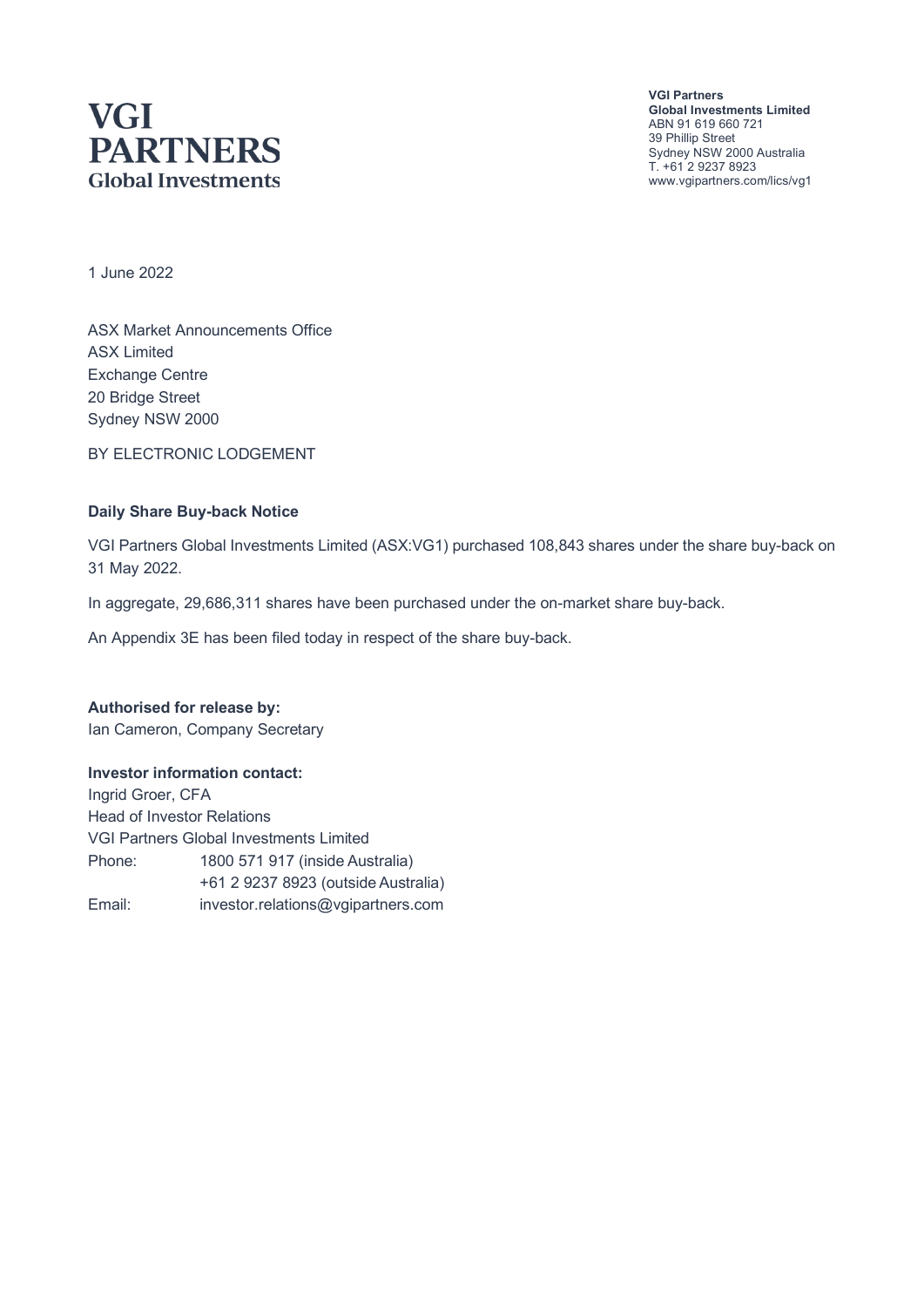*Rule 3.8A*

# **Appendix 3E**

# **Daily share buy-back notice (***except* **minimum holding buy-back and selective buy-back)**

*Information and documents given to ASX become ASX's property and may be made public.* Introduced 1/9/99. Origin: rule 3.6, Appendix 7C. Amended 30/9/2001, 11/01/10

| Name of entity                                 | ARN/ARSN       |
|------------------------------------------------|----------------|
| <b>VGI Partners Global Investments Limited</b> | 91 619 660 721 |

We (the entity) give ASX the following information.

### **Information about buy-back**

1 Type of buy-back On-market buy-back within 10/12 limit

2 Date Appendix 3C was given to ASX

18 August 2020

## **Total of all shares/units bought back, or in relation to which acceptances have been received, before, and on, previous day**

|   |                                                                                                                                              | <b>Before previous</b><br>day | Previous day |
|---|----------------------------------------------------------------------------------------------------------------------------------------------|-------------------------------|--------------|
| 3 | Number of shares/units bought<br>back or if buy-back is an equal<br>access scheme, in relation to<br>which acceptances have been<br>received | 29,577,468                    | 108,843      |
|   | Total consideration paid<br>or<br>payable for the shares/units                                                                               | \$65,747,555.27               | \$170,295.76 |

<sup>+</sup> See chapter 19 for defined terms.